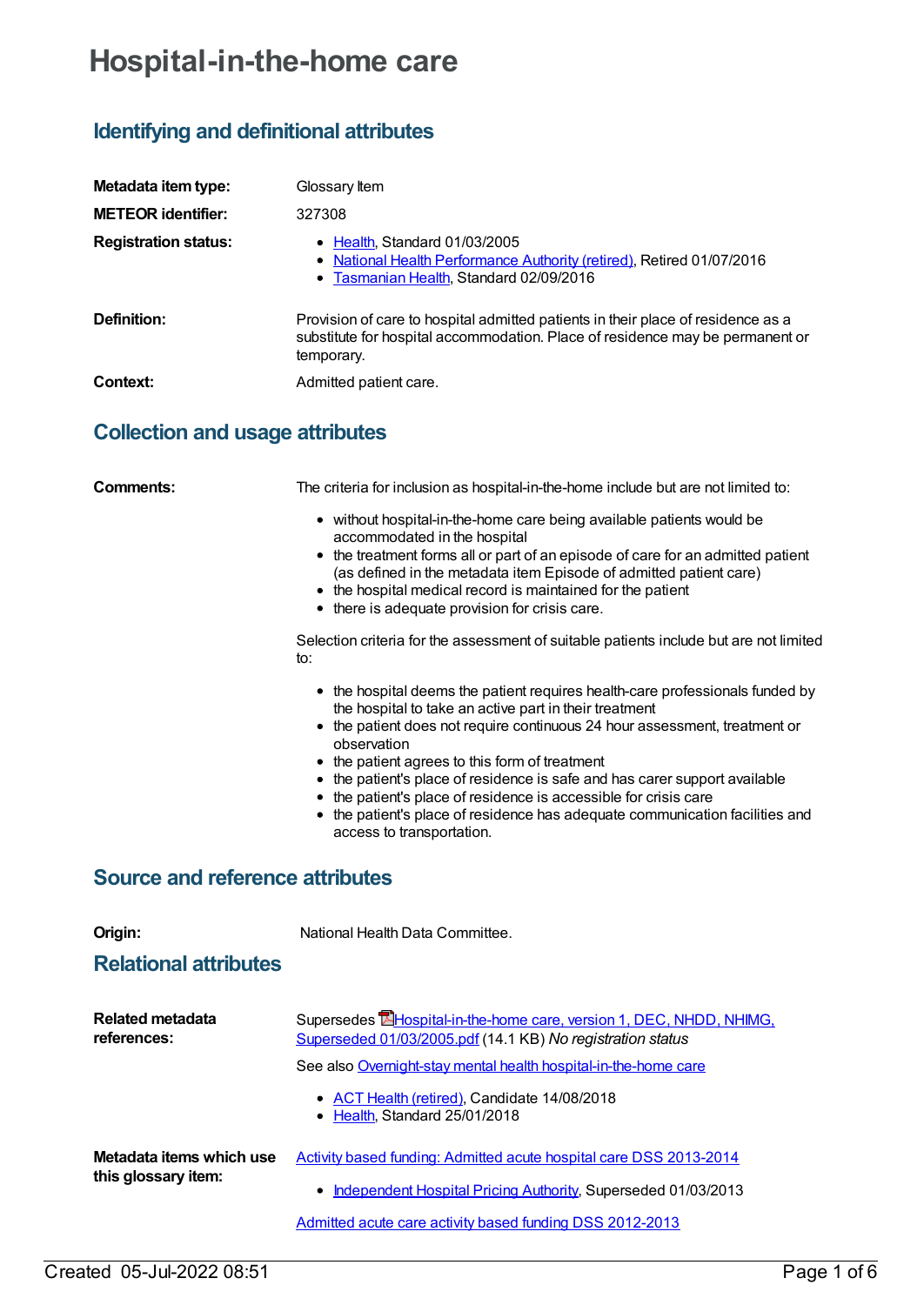• [Independent](https://meteor.aihw.gov.au/RegistrationAuthority/3) Hospital Pricing Authority, Superseded 31/10/2012

[Admitted](https://meteor.aihw.gov.au/content/268957) patient

• [Health](https://meteor.aihw.gov.au/RegistrationAuthority/12), Standard 01/03/2005

[Admitted](https://meteor.aihw.gov.au/content/682938) patient care NBEDS 2017-18

• [Health](https://meteor.aihw.gov.au/RegistrationAuthority/12), Superseded 06/09/2018

[Admitted](https://meteor.aihw.gov.au/content/690741) patient care NBEDS 2018-19

• [Health](https://meteor.aihw.gov.au/RegistrationAuthority/12), Superseded 12/12/2018

[Admitted](https://meteor.aihw.gov.au/content/705869) patient care NBEDS 2019-20

• [Health](https://meteor.aihw.gov.au/RegistrationAuthority/12), Superseded 18/12/2019

[Admitted](https://meteor.aihw.gov.au/content/715998) patient care NBEDS 2020-21

• [Health](https://meteor.aihw.gov.au/RegistrationAuthority/12), Superseded 05/02/2021

[Admitted](https://meteor.aihw.gov.au/content/728441) patient care NBEDS 2021-22

• [Health](https://meteor.aihw.gov.au/RegistrationAuthority/12), Superseded 17/12/2021

[Admitted](https://meteor.aihw.gov.au/content/742171) patient care NBEDS 2022–23

• [Health](https://meteor.aihw.gov.au/RegistrationAuthority/12), Standard 17/12/2021

[Admitted](https://meteor.aihw.gov.au/content/273050) patient care NMDS

• [Health](https://meteor.aihw.gov.au/RegistrationAuthority/12), Superseded 07/12/2005

[Admitted](https://meteor.aihw.gov.au/content/334023) patient care NMDS 2006-07

• [Health](https://meteor.aihw.gov.au/RegistrationAuthority/12), Superseded 23/10/2006

[Admitted](https://meteor.aihw.gov.au/content/339089) patient care NMDS 2007-08

• [Health](https://meteor.aihw.gov.au/RegistrationAuthority/12), Superseded 05/02/2008

[Admitted](https://meteor.aihw.gov.au/content/361679) patient care NMDS 2008-09

• [Health](https://meteor.aihw.gov.au/RegistrationAuthority/12), Superseded 04/02/2009

[Admitted](https://meteor.aihw.gov.au/content/374205) patient care NMDS 2009-10

• [Health](https://meteor.aihw.gov.au/RegistrationAuthority/12), Superseded 22/12/2009

[Admitted](https://meteor.aihw.gov.au/content/386797) patient care NMDS 2010-11

• [Health](https://meteor.aihw.gov.au/RegistrationAuthority/12), Superseded 18/01/2011

[Admitted](https://meteor.aihw.gov.au/content/426861) patient care NMDS 2011-12

- [Commonwealth](https://meteor.aihw.gov.au/RegistrationAuthority/10) Department of Health, Recorded 16/07/2015
- [Health](https://meteor.aihw.gov.au/RegistrationAuthority/12), Superseded 11/04/2012

[Admitted](https://meteor.aihw.gov.au/content/466132) patient care NMDS 2012-13

• [Health](https://meteor.aihw.gov.au/RegistrationAuthority/12), Superseded 02/05/2013

[Admitted](https://meteor.aihw.gov.au/content/491555) patient care NMDS 2013-14

• [Health](https://meteor.aihw.gov.au/RegistrationAuthority/12), Superseded 11/04/2014

[Admitted](https://meteor.aihw.gov.au/content/535047) patient care NMDS 2014-15

• [Health](https://meteor.aihw.gov.au/RegistrationAuthority/12), Superseded 13/11/2014

[Admitted](https://meteor.aihw.gov.au/content/588909) patient care NMDS 2015-16

• [Health](https://meteor.aihw.gov.au/RegistrationAuthority/12), Superseded 10/11/2015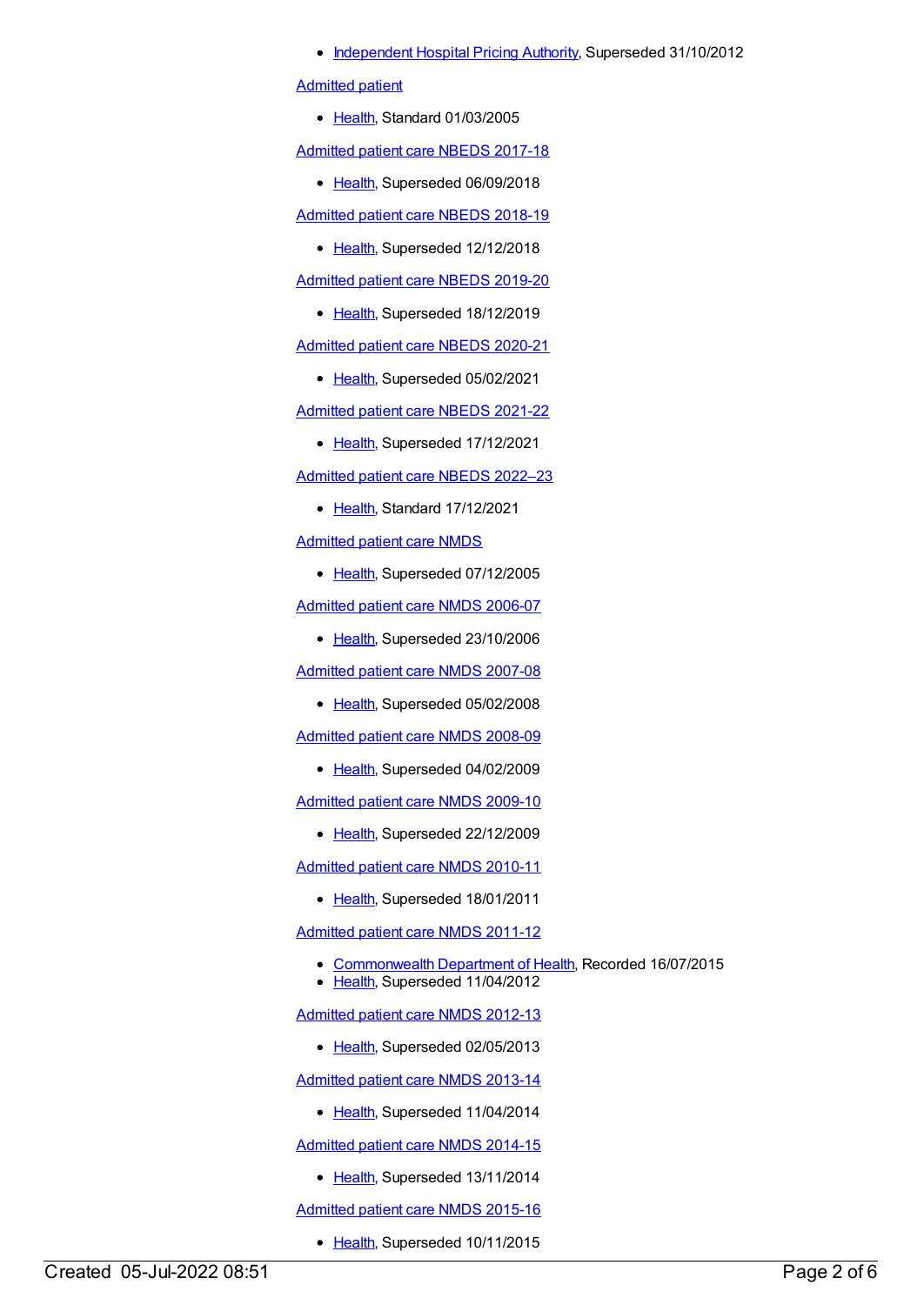#### [Admitted](https://meteor.aihw.gov.au/content/612171) patient care NMDS 2016-17

• [Health](https://meteor.aihw.gov.au/RegistrationAuthority/12), Superseded 05/10/2016

### [Admitted](https://meteor.aihw.gov.au/content/641349) patient care NMDS 2017-18

• [Health](https://meteor.aihw.gov.au/RegistrationAuthority/12), Superseded 25/01/2018

[Admitted](https://meteor.aihw.gov.au/content/676382) patient care NMDS 2018-19

- ACT Health [\(retired\)](https://meteor.aihw.gov.au/RegistrationAuthority/9), Candidate 09/08/2018
- [Health](https://meteor.aihw.gov.au/RegistrationAuthority/12), Superseded 12/12/2018

[Admitted](https://meteor.aihw.gov.au/content/699728) patient care NMDS 2019-20

• [Health](https://meteor.aihw.gov.au/RegistrationAuthority/12), Superseded 18/12/2019

[Admitted](https://meteor.aihw.gov.au/content/713850) patient care NMDS 2020–21

• [Health](https://meteor.aihw.gov.au/RegistrationAuthority/12), Superseded 05/02/2021

[Admitted](https://meteor.aihw.gov.au/content/728439) patient care NMDS 2021–22

• [Health](https://meteor.aihw.gov.au/RegistrationAuthority/12), Superseded 20/10/2021

[Admitted](https://meteor.aihw.gov.au/content/742173) patient care NMDS 2022–23

• [Health](https://meteor.aihw.gov.au/RegistrationAuthority/12), Standard 20/10/2021

[Admitted](https://meteor.aihw.gov.au/content/504641) patient palliative care NMDS 2013-14

• [Health](https://meteor.aihw.gov.au/RegistrationAuthority/12), Superseded 15/10/2014

[Admitted](https://meteor.aihw.gov.au/content/553212) patient palliative care NMDS 2014-15

• [Health](https://meteor.aihw.gov.au/RegistrationAuthority/12), Superseded 04/02/2015

[Admitted](https://meteor.aihw.gov.au/content/590512) patient palliative care NMDS 2015-16

• [Health](https://meteor.aihw.gov.au/RegistrationAuthority/12), Superseded 19/11/2015

[Admitted](https://meteor.aihw.gov.au/content/750462) patient stay

• [Health](https://meteor.aihw.gov.au/RegistrationAuthority/12), Standard 17/12/2021

Admitted subacute and [non-acute](https://meteor.aihw.gov.au/content/713854) hospital care NBEDS 2020–21

• [Health](https://meteor.aihw.gov.au/RegistrationAuthority/12), Superseded 05/02/2021

Admitted subacute and [non-acute](https://meteor.aihw.gov.au/content/727327) hospital care NBEDS 2021–22

• [Health](https://meteor.aihw.gov.au/RegistrationAuthority/12), Superseded 20/10/2021

Admitted subacute and [non-acute](https://meteor.aihw.gov.au/content/742177) hospital care NBEDS 2022–23

• [Health](https://meteor.aihw.gov.au/RegistrationAuthority/12), Standard 20/10/2021

Available bed—overnight stay mental health [hospital-in-the-home](https://meteor.aihw.gov.au/content/646853) care, average number of beds N[NNN.N]

- ACT Health [\(retired\)](https://meteor.aihw.gov.au/RegistrationAuthority/9), Candidate 14/08/2018
- Elealth, Standard 25/01/2018

Available [bed—overnight-stay](https://meteor.aihw.gov.au/content/616014) admitted care, average number of beds N[N(7).N]

- ACT Health [\(retired\)](https://meteor.aihw.gov.au/RegistrationAuthority/9), Candidate 14/08/2018
- [Health](https://meteor.aihw.gov.au/RegistrationAuthority/12), Standard 04/08/2016

Available [bed—overnight-stay](https://meteor.aihw.gov.au/content/374151) admitted care, average number of beds N[NNN.N]

• [Health](https://meteor.aihw.gov.au/RegistrationAuthority/12), Superseded 04/08/2016

Available bed—overnight-stay mental health [hospital-in-the-home](https://meteor.aihw.gov.au/content/646855) care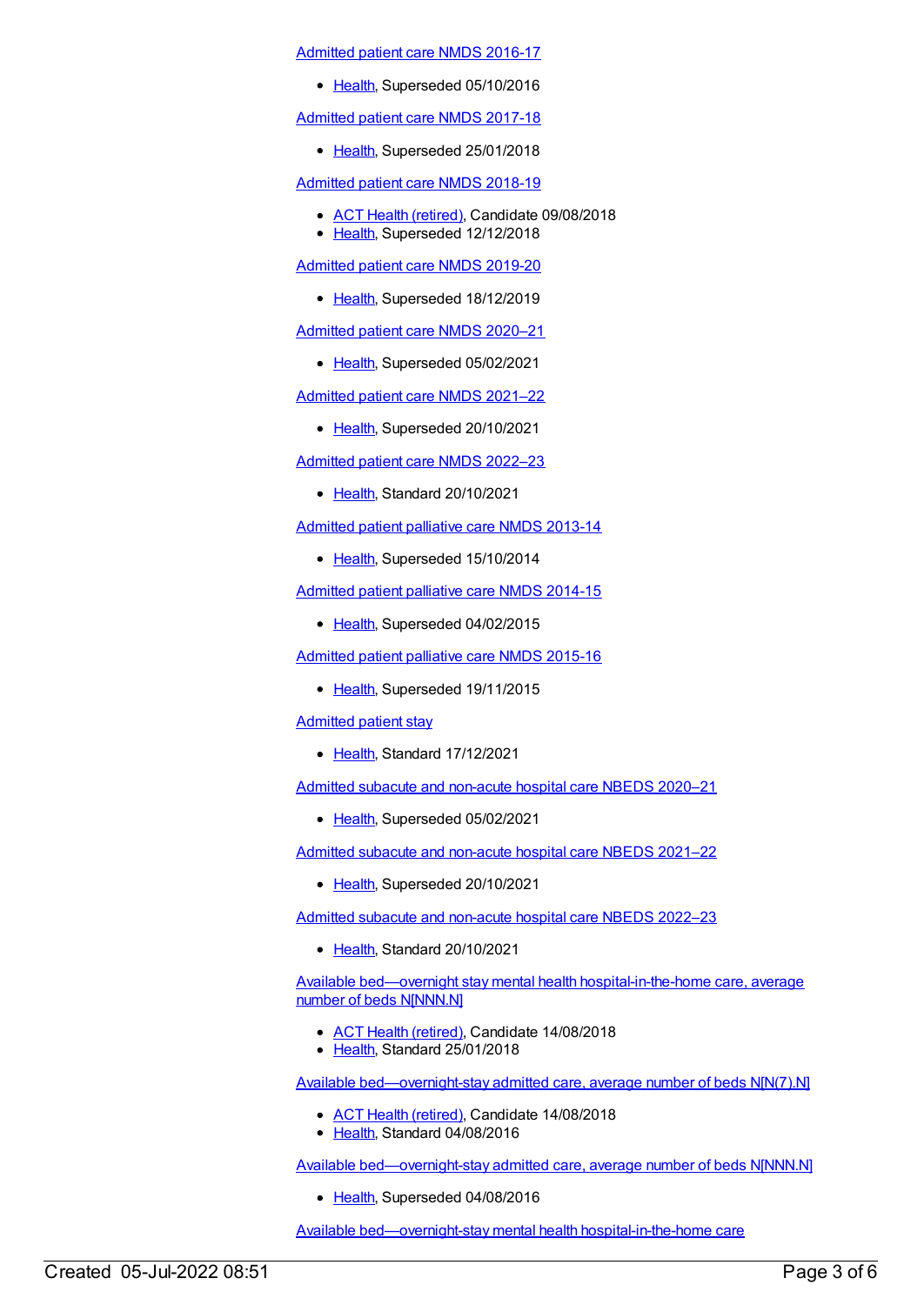- ACT Health [\(retired\)](https://meteor.aihw.gov.au/RegistrationAuthority/9), Candidate 14/08/2018
- [Health](https://meteor.aihw.gov.au/RegistrationAuthority/12), Standard 25/01/2018

[Emergency](https://meteor.aihw.gov.au/content/560008) department short stay unit departure destination code N

• [Health](https://meteor.aihw.gov.au/RegistrationAuthority/12), Standard 04/09/2014

Episode of [admitted](https://meteor.aihw.gov.au/content/268956) patient care

- ACT Health [\(retired\)](https://meteor.aihw.gov.au/RegistrationAuthority/9), Candidate 09/08/2018
- [Commonwealth](https://meteor.aihw.gov.au/RegistrationAuthority/10) Department of Health, Recorded 15/08/2016
- [Health](https://meteor.aihw.gov.au/RegistrationAuthority/12), Standard 01/03/2005
- [Independent](https://meteor.aihw.gov.au/RegistrationAuthority/3) Hospital Pricing Authority, Standard 31/10/2012
- National Health [Performance](https://meteor.aihw.gov.au/RegistrationAuthority/8) Authority (retired), Retired 01/07/2016
- [Tasmanian](https://meteor.aihw.gov.au/RegistrationAuthority/15) Health, Standard 02/09/2016

Episode of admitted patient care—number of days of [hospital-in-the-home](https://meteor.aihw.gov.au/content/269742) care

- ACT Health [\(retired\)](https://meteor.aihw.gov.au/RegistrationAuthority/9), Candidate 09/08/2018
- [Health](https://meteor.aihw.gov.au/RegistrationAuthority/12), Standard 01/03/2005
- **[Tasmanian](https://meteor.aihw.gov.au/RegistrationAuthority/15) Health, Standard 10/01/2018**

Episode of admitted patient care—number of days of [hospital-in-the-home](https://meteor.aihw.gov.au/content/686115) care, total {N[NN]}

- ACT Health [\(retired\)](https://meteor.aihw.gov.au/RegistrationAuthority/9), Candidate 09/08/2018
- [Health](https://meteor.aihw.gov.au/RegistrationAuthority/12), Standard 25/01/2018
- **[Tasmanian](https://meteor.aihw.gov.au/RegistrationAuthority/15) Health, Standard 10/01/2018**

Episode of admitted patient care—number of days of [hospital-in-the-home](https://meteor.aihw.gov.au/content/270305) care, total {N[NN]}

- [Commonwealth](https://meteor.aihw.gov.au/RegistrationAuthority/10) Department of Health, Recorded 16/07/2015
- [Health](https://meteor.aihw.gov.au/RegistrationAuthority/12), Superseded 25/01/2018
- **[Tasmanian](https://meteor.aihw.gov.au/RegistrationAuthority/15) Health, Incomplete 23/07/2012**

Episode of care (community [setting\)—first](https://meteor.aihw.gov.au/content/270210) service delivery date, DDMMYYYY

[Health](https://meteor.aihw.gov.au/RegistrationAuthority/12), Standard 01/03/2005

[Government](https://meteor.aihw.gov.au/content/540601) health expenditure NMDS 2014-

- ACT Health [\(retired\)](https://meteor.aihw.gov.au/RegistrationAuthority/9), Candidate 09/08/2018
- [Health](https://meteor.aihw.gov.au/RegistrationAuthority/12), Standard 04/12/2013

Health or health related [function](https://meteor.aihw.gov.au/content/352162) code NNN

• [Health](https://meteor.aihw.gov.au/RegistrationAuthority/12), Superseded 04/12/2013

**Health or health [related-function](https://meteor.aihw.gov.au/content/533043) code NNN** 

- ACT Health [\(retired\)](https://meteor.aihw.gov.au/RegistrationAuthority/9), Candidate 09/08/2018
- [Health](https://meteor.aihw.gov.au/RegistrationAuthority/12), Standard 04/12/2013

Local Hospital [Networks/Public](https://meteor.aihw.gov.au/content/713848) hospital establishments NMDS 2020–21

• [Health](https://meteor.aihw.gov.au/RegistrationAuthority/12), Superseded 05/02/2021

Local Hospital [Networks/Public](https://meteor.aihw.gov.au/content/727356) hospital establishments NMDS 2021–22

• [Health](https://meteor.aihw.gov.au/RegistrationAuthority/12), Superseded 17/12/2021

Local Hospital [Networks/Public](https://meteor.aihw.gov.au/content/742044) hospital establishments NMDS 2022–23

• [Health](https://meteor.aihw.gov.au/RegistrationAuthority/12), Standard 17/12/2021

Local Hospital [Networks/Public](https://meteor.aihw.gov.au/content/756101) hospital establishments NMDS 2023–24

[Health](https://meteor.aihw.gov.au/RegistrationAuthority/12), Recorded 24/06/2024

Mental health [establishments](https://meteor.aihw.gov.au/content/546889) NMDS 2014-15

• [Health](https://meteor.aihw.gov.au/RegistrationAuthority/12), Superseded 13/11/2014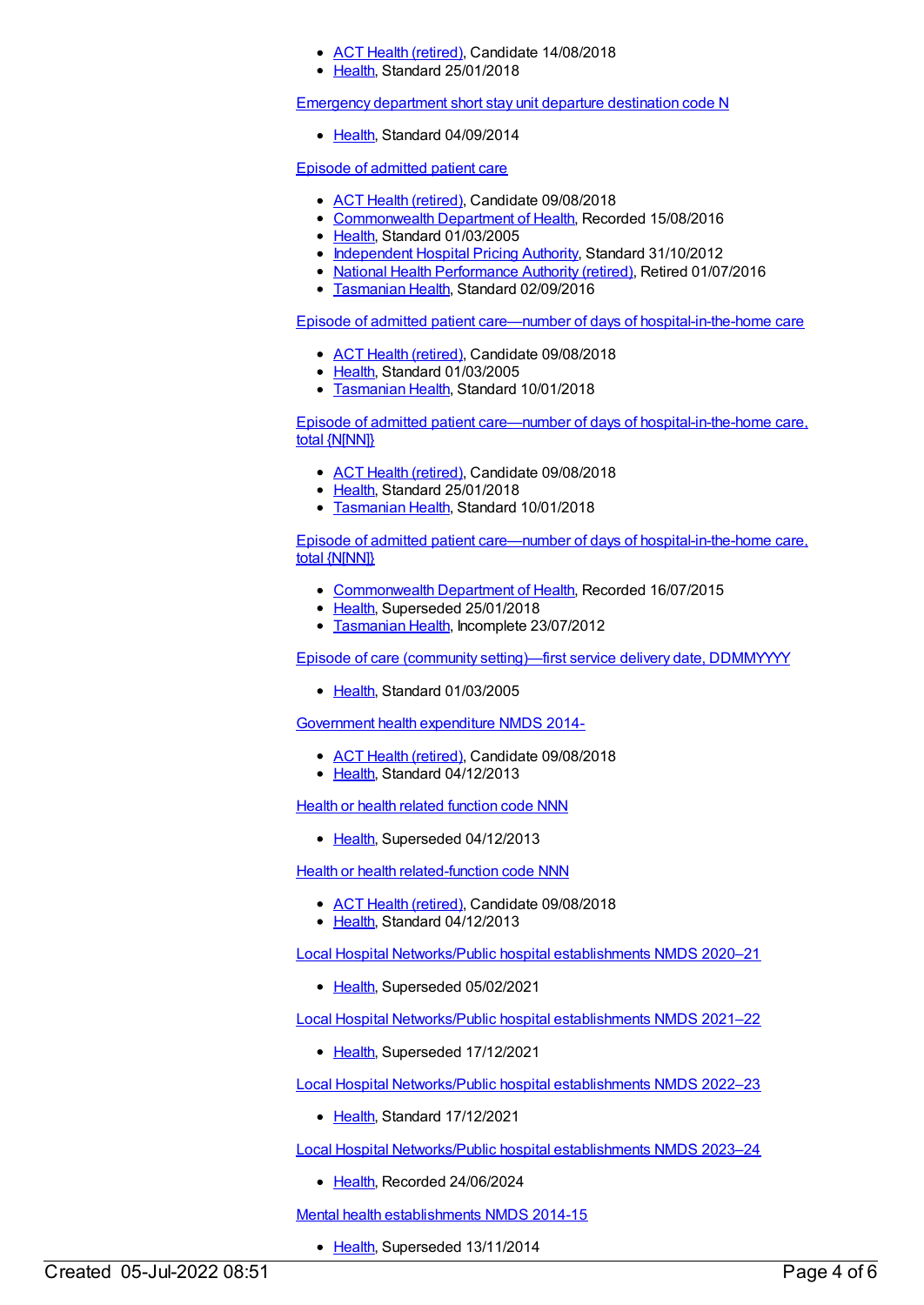Mental health [establishments](https://meteor.aihw.gov.au/content/565661) NMDS 2015-16

• [Health](https://meteor.aihw.gov.au/RegistrationAuthority/12), Superseded 04/09/2015

Mental health [establishments](https://meteor.aihw.gov.au/content/605829) NMDS 2016-17

• [Health](https://meteor.aihw.gov.au/RegistrationAuthority/12), Superseded 17/08/2017

Mental health [establishments](https://meteor.aihw.gov.au/content/645723) NMDS 2017–18

• [Health](https://meteor.aihw.gov.au/RegistrationAuthority/12), Superseded 25/01/2018

Mental health [establishments](https://meteor.aihw.gov.au/content/677892) NMDS 2018–19

- ACT Health [\(retired\)](https://meteor.aihw.gov.au/RegistrationAuthority/9), Candidate 17/08/2018
- [Health](https://meteor.aihw.gov.au/RegistrationAuthority/12), Superseded 12/12/2018

Mental health [establishments](https://meteor.aihw.gov.au/content/707557) NMDS 2019–20

• [Health](https://meteor.aihw.gov.au/RegistrationAuthority/12), Superseded 16/01/2020

Mental health [establishments](https://meteor.aihw.gov.au/content/722168) NMDS 2020–21

• [Health](https://meteor.aihw.gov.au/RegistrationAuthority/12), Superseded 20/01/2021

Mental health [establishments](https://meteor.aihw.gov.au/content/727352) NMDS 2021–22

• [Health](https://meteor.aihw.gov.au/RegistrationAuthority/12), Superseded 17/12/2021

Mental health [establishments](https://meteor.aihw.gov.au/content/742046) NMDS 2022–23

● [Health](https://meteor.aihw.gov.au/RegistrationAuthority/12), Standard 17/12/2021

National Bowel Cancer [Screening](https://meteor.aihw.gov.au/content/529201) Program NBEDS 2014-18

• [Health](https://meteor.aihw.gov.au/RegistrationAuthority/12), Superseded 06/09/2018

National Bowel Cancer [Screening](https://meteor.aihw.gov.au/content/694107) Program NBEDS 2018–19

• [Health](https://meteor.aihw.gov.au/RegistrationAuthority/12), Superseded 12/12/2018

National Bowel Cancer [Screening](https://meteor.aihw.gov.au/content/707481) Program NBEDS 2019–20

• [Health](https://meteor.aihw.gov.au/RegistrationAuthority/12), Superseded 16/01/2020

National Bowel Cancer [Screening](https://meteor.aihw.gov.au/content/715323) Program NBEDS 2020–21

• [Health](https://meteor.aihw.gov.au/RegistrationAuthority/12), Superseded 05/02/2021

National Bowel Cancer [Screening](https://meteor.aihw.gov.au/content/727407) Program NBEDS 2021–22

• [Health](https://meteor.aihw.gov.au/RegistrationAuthority/12), Superseded 17/12/2021

National Bowel Cancer [Screening](https://meteor.aihw.gov.au/content/742048) Program NBEDS 2022–23

• [Health](https://meteor.aihw.gov.au/RegistrationAuthority/12), Standard 17/12/2021

Number of days of [hospital-in-the-home](https://meteor.aihw.gov.au/content/269242) care

- ACT Health [\(retired\)](https://meteor.aihw.gov.au/RegistrationAuthority/9), Candidate 09/08/2018
- [Health](https://meteor.aihw.gov.au/RegistrationAuthority/12), Standard 01/03/2005
- **[Tasmanian](https://meteor.aihw.gov.au/RegistrationAuthority/15) Health, Standard 10/01/2018**

Occupied [bed—hospital](https://meteor.aihw.gov.au/content/373955) in the home care, average number of beds N[NNN.N]

• [Health](https://meteor.aihw.gov.au/RegistrationAuthority/12), Standard 24/03/2009

[Perinatal](https://meteor.aihw.gov.au/content/510127) DSS 2014-15

• [Health](https://meteor.aihw.gov.au/RegistrationAuthority/12), Superseded 13/11/2014

[Perinatal](https://meteor.aihw.gov.au/content/581388) DSS 2015-16

• [Health](https://meteor.aihw.gov.au/RegistrationAuthority/12), Superseded 04/09/2015